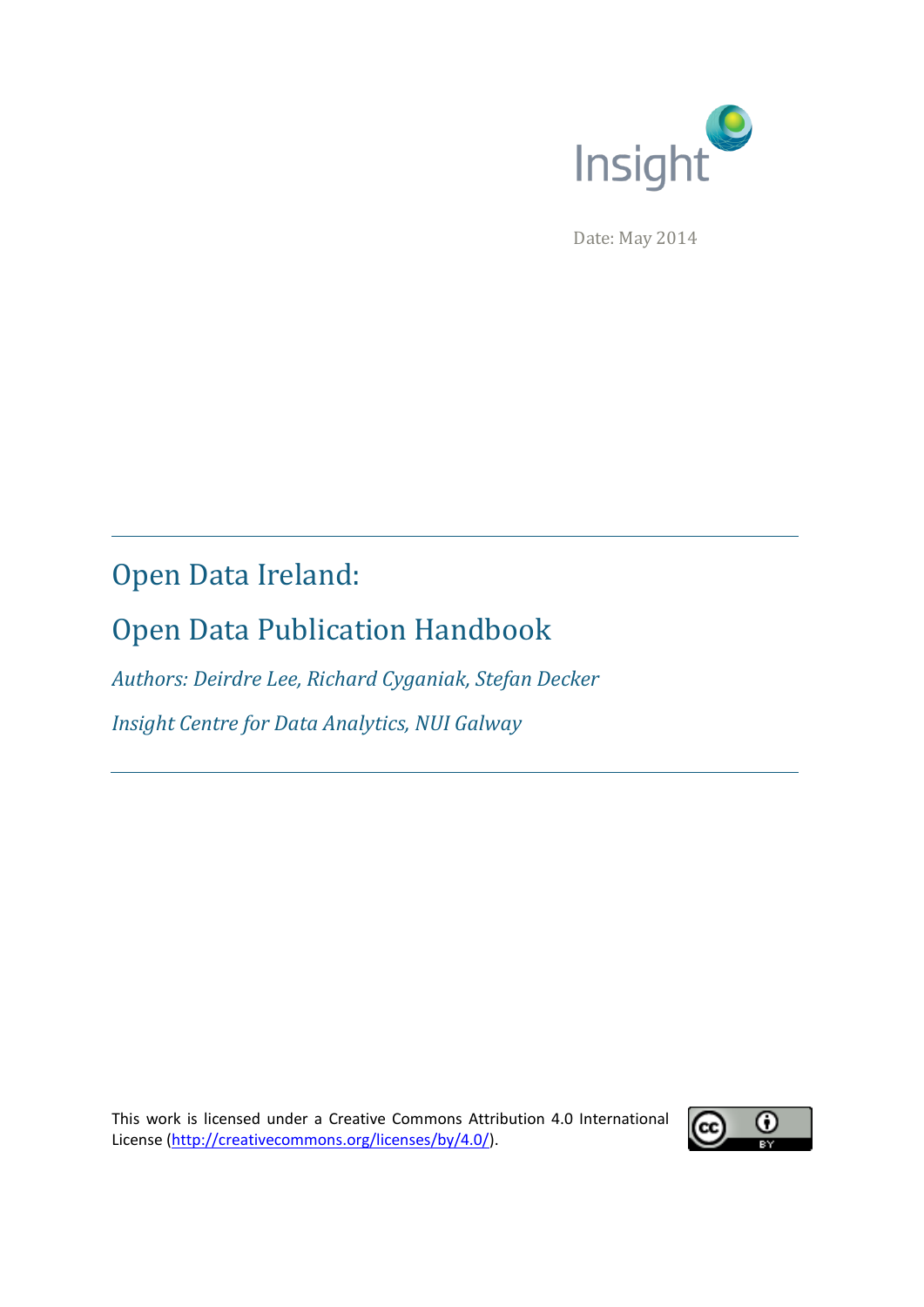# **Contents**

| 1 |         |  |
|---|---------|--|
| 2 |         |  |
|   | Step 1  |  |
|   | Step 2  |  |
|   | Step 3  |  |
|   | Step 4  |  |
|   | Step 5  |  |
|   | Step 6  |  |
|   | Step 7  |  |
|   | Step 8  |  |
|   | Step 9  |  |
|   | Step 10 |  |
| 3 |         |  |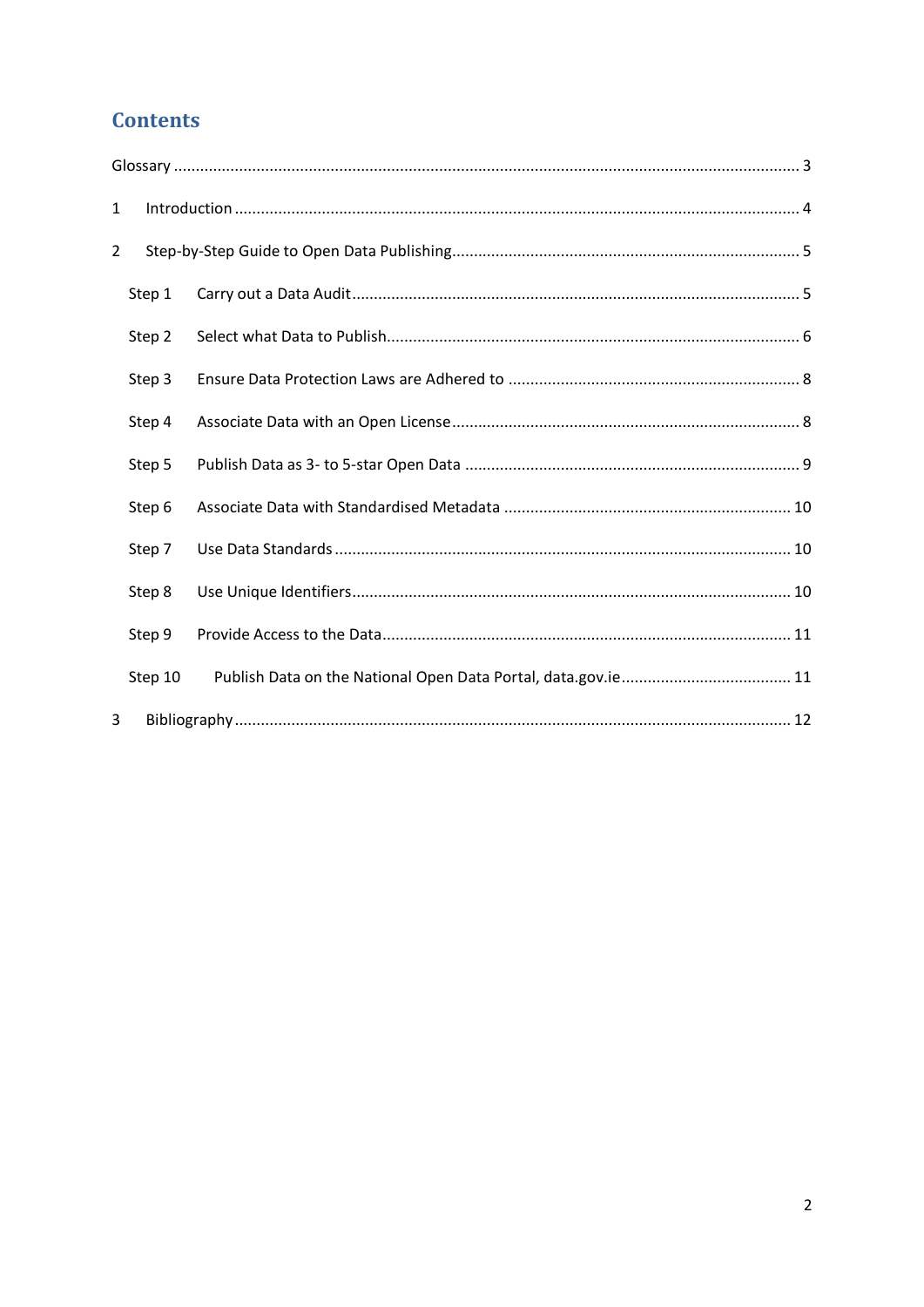# <span id="page-2-0"></span>**Glossary**

- API Application Programming Interface
- CKAN Comprehensive Knowledge Archive Network
- CSO Central Statistics Office of Ireland
- CSV Comma-Separated Values
- DCAT Data Catalog Vocabulary
- HIQA Health Information and Quality Authority
- IETF Internet Engineering Task Force
- ISDE Irish Spatial Data Exchange
- ISDI Irish Spatial Data Infrastructure
- ISO International Organization for Standardization
- OASIS Organization for the Advancement of Structured Information Standards
- OGC Open Geospatial Consortium
- OSi Ordnance Survey Ireland
- SPARQL SPARQL Protocol and RDF Query Language
- URI Unique Reference Identifier
- W3C World Wide Web Consortium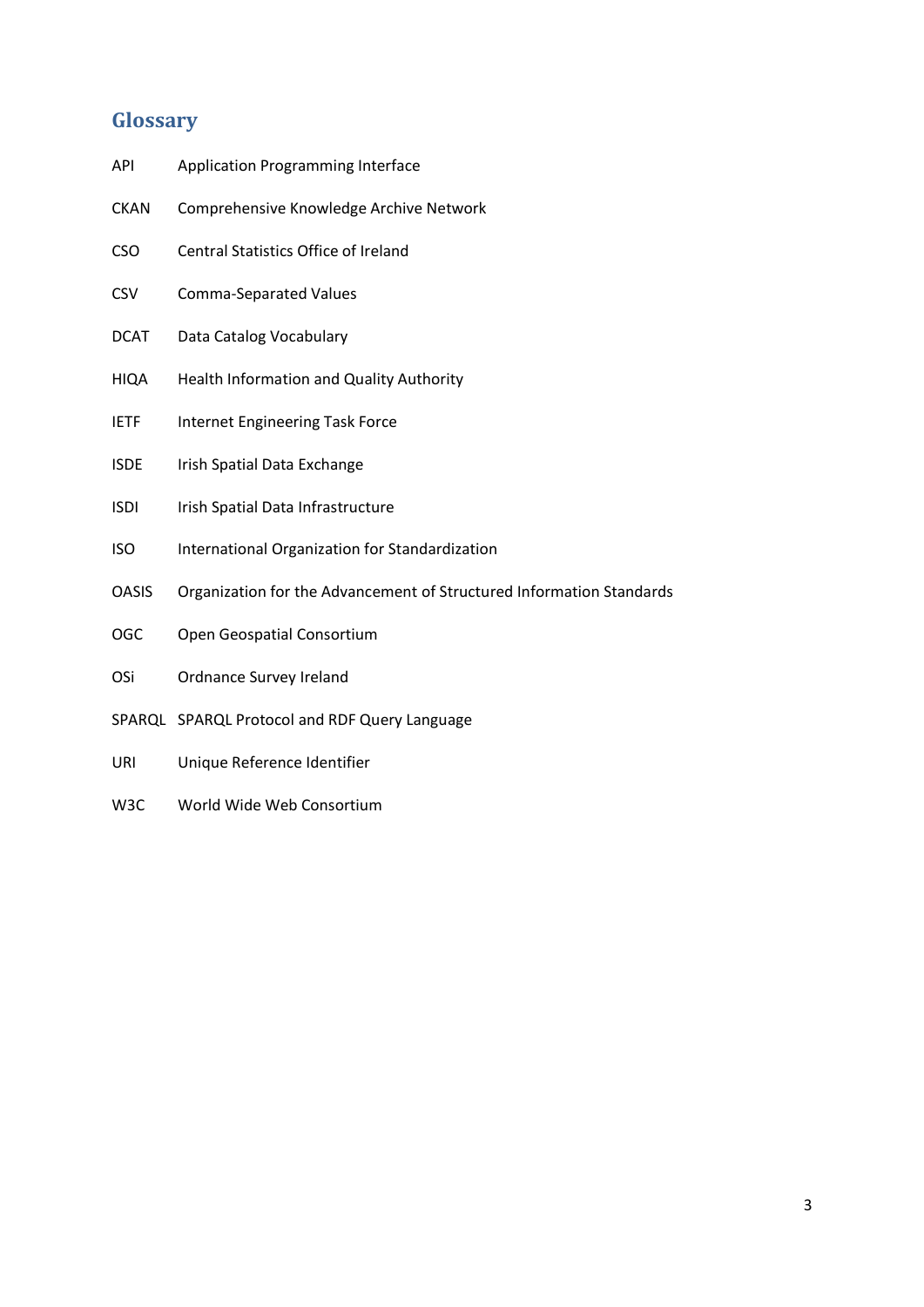# <span id="page-3-0"></span>**1 Introduction**

The Open Data Publishing Handbook is designed as a step-by-step guide for public bodies wishing to publish Open Data on the National Open Data Portal (data.gov.ie). It is complemented by the Open Data Ireland Best Practice Handbook (Lee & Cyganiak 2014), a detailed guide to the key elements of an Open Data Ecosystem with a focus on the Irish context, and the Open Data Ireland Roadmap (Lee et al. 2014). The Open Data Publishing Handbook is aimed at public body employees who will be responsible for the publication of Open Data. Some technical knowledge is assumed.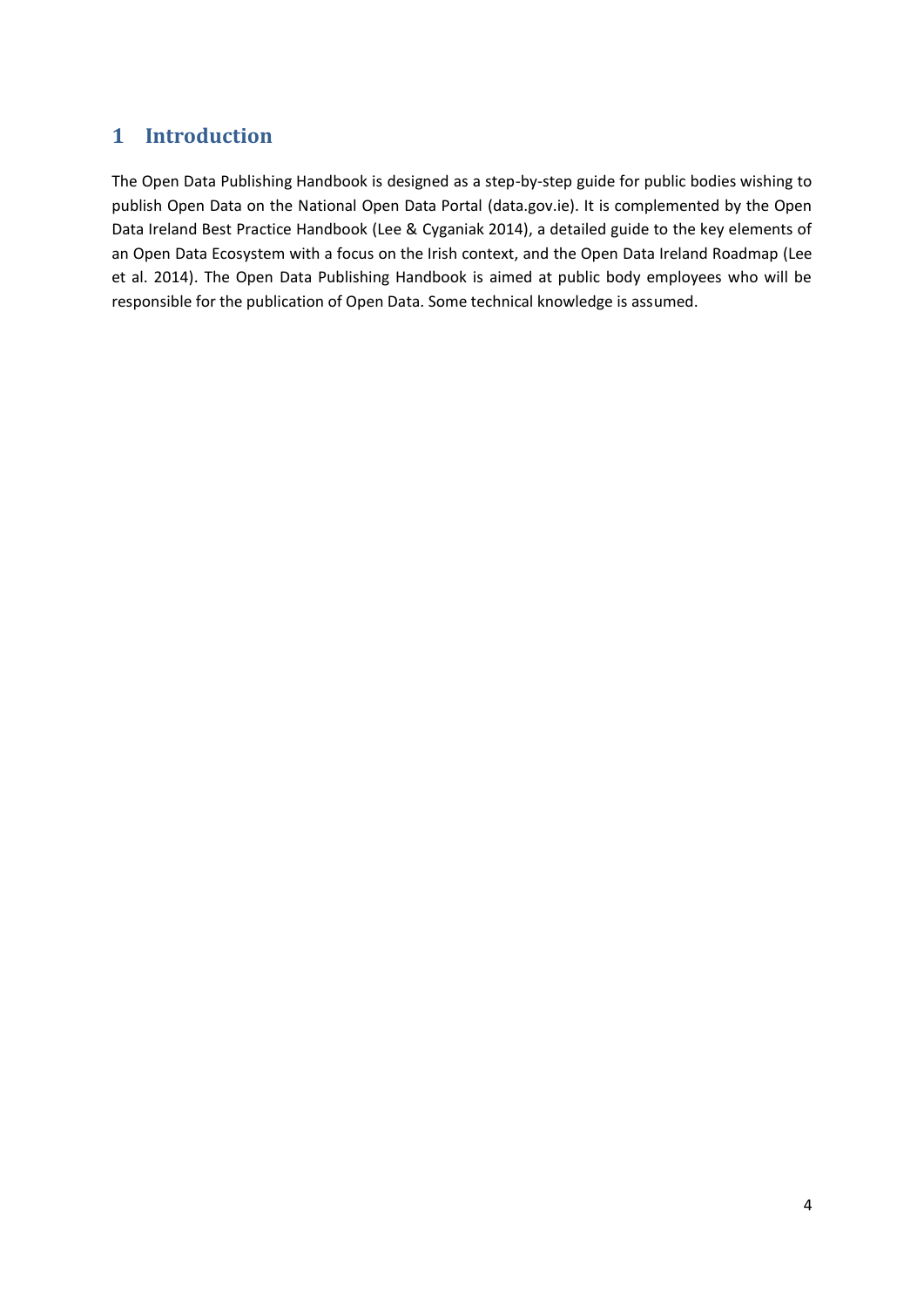# <span id="page-4-0"></span>**2 Step-by-Step Guide to Open Data Publishing**

### <span id="page-4-1"></span>**Step 1 Carry out a Data Audit**

Before deciding what data to publish as Open Data, public bodies need to have an overview of what data they currently manage, and could therefore potentially release as Open Data. This can be a challenging task, as data in large organisations is typically dispersed over multiple websites, databases, shared storage, and personal computers. A data audit is carried out to establish an inventory of what datasets currently exist.

A data audit should produce a complete list of datasets that fall under the scope and terms of the audit. "Datasets" in the context of Open Data include databases, registers, ongoing data collections and surveys, geospatial datasets, and so on. Pure text-based information, such as emails, memos, reports and press releases, are not considered as "data" for this purpose.

The results should be collected according to a standard template structured with the target open data portal's metadata schema in mind.

#### **Existing data catalogues**

A public body may already manage a data catalogue, or contribute metadata to a cross-sector catalogue such as the Irish Spatial Data Exchange. These sources should be reviewed first to establish a starting point. A data audit may already have been performed to provide content for these catatalogues.

#### **Online data audit**

Websites managed by the public body can be reviewed to identify datasets that are already released on the Web. Relevant keywords to look for are terms such as 'data', 'database', 'download', 'API', 'export', 'statistics', 'reports'. Relevant file formats to search for include:

- Microsoft Excel (XLS, XLSX)
- Comma-Separated Values (CSV, TSV)
- Extensible Markup Language (XML)
- Keyhole Markup Language and Geography Markup Language (KML, GML)
- Resource Description Framework (RDF)
- ESRI Shapefiles (SHP)
- Archived forms of the formats above (ZIP, GZ, BZ2, etc.)

General web searches can be performed using the advanced search of a search engine, such as Google. Search results can be restricted to a particular domain and/or to a particular file type. The formats and keywords are similar to the web crawl. The syntax to use is:

| site: | filetype:               |
|-------|-------------------------|
|       |                         |
|       | $\sim$ $\sim$<br>$\sim$ |

site:http://www.per.gov.ie/ filetype:xls

A more advanced technique that can be used to deal with largeer collections of datasets is to use tools such as the *Scrapy* screen-scraping toolkit<sup>1</sup> and the *Xidel* HTML/XML data extraction tool<sup>2</sup>, to extract links to data files and relevant metadata.

1

For example:

<sup>&</sup>lt;sup>1</sup> <http://scrapy.org/>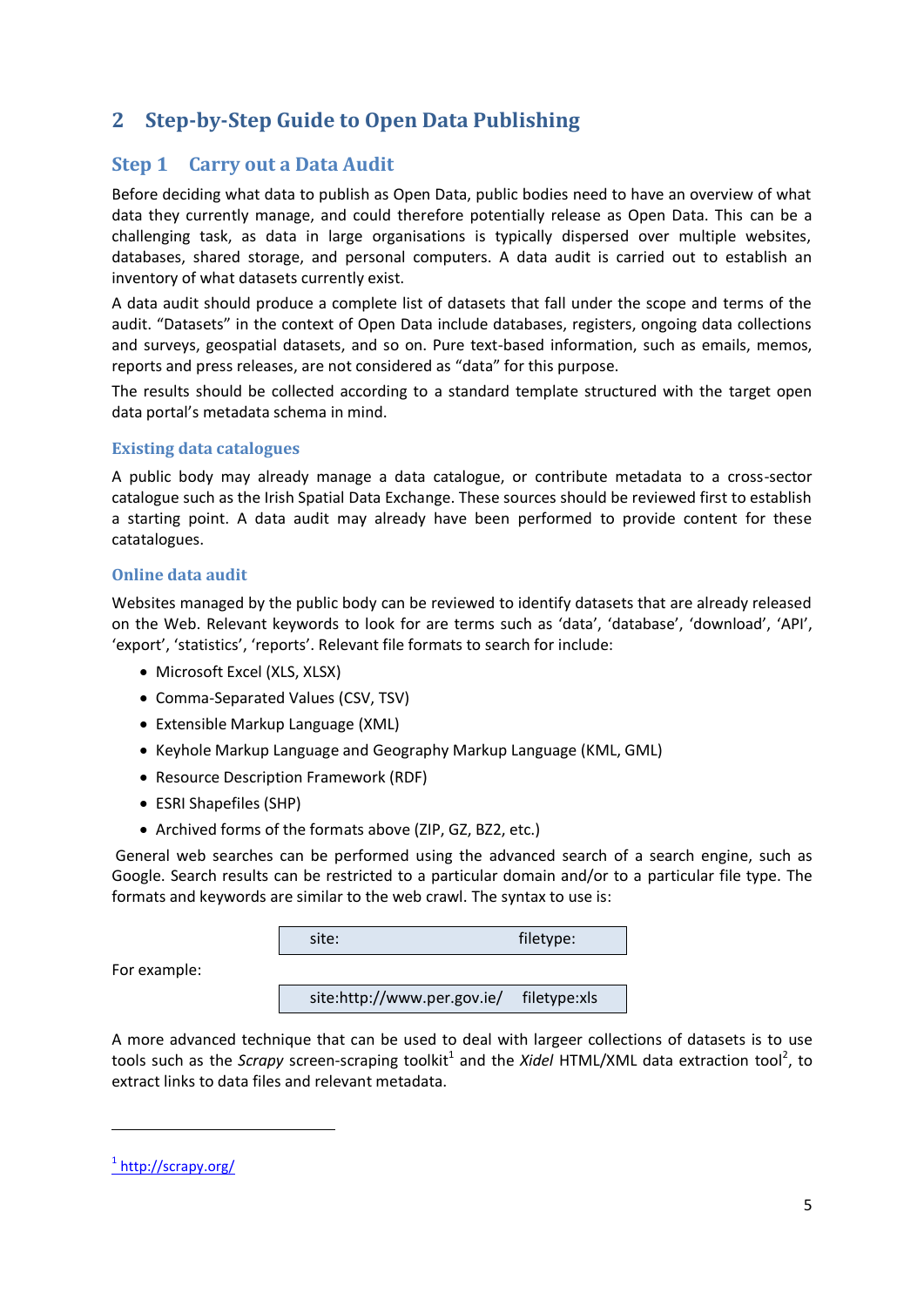#### **Internal Data Audit**

An internal data audit should be carried out to identify datasets that are not currently released on websites. This can be carried out by the Open Data officer assigned by each public body. An internal data audit may involve staff interviews and reviews of technical assets, such as relational databases, shared file storage, or personal computer drives.

### <span id="page-5-0"></span>**Step 2 Select what Data to Publish**

There are three main avenues to selecting what data to publish:

- a) Upgrade data already in the public domain to 'Open Data'
- b) Follow international best practice
- c) Demand-drive

#### **Upgrade Data Already in the Public Domain to 'Open Data'**

As demonstrated in the Best Practice Handbook, there are already a number of Irish data catalogues, such as the CSO's statistical data catalogue StatCentral<sup>3</sup> and Irish Spatial Data Exchange<sup>4</sup>. The first step for any public body is to ensure that any data catalogue they manage is published as Open Data, i.e. data that is freely available in a machine-readable format under an Open License including commercial reuse (see steps below). Even if the data is not in a data catalogue, but is uploaded as part of a standard website, the data should be associated with the national Open Data License, which will be available on data.gov.ie

#### **Follow International Best Practice**

There are a number of international indicators of high-value datasets: the G8 Open Data Charter, the Open Data Barometer, and the Open Data Census. In the Best Practice Handbook, we have identified common high-value datasets across all available G8 Charter National Action Plans, the Danish Basic-Data Registers, the Open Data Barometer and the Open Data Census. These datasets are shown in [Table 1](#page-6-0) and should be prioritised for publication as Open Data in Ireland.

1

<sup>&</sup>lt;sup>2</sup> <http://videlibri.sourceforge.net/xidel.html>

<sup>&</sup>lt;sup>3</sup> <http://statcentral.ie/>

<sup>4</sup> <http://catalogue.isde.ie/>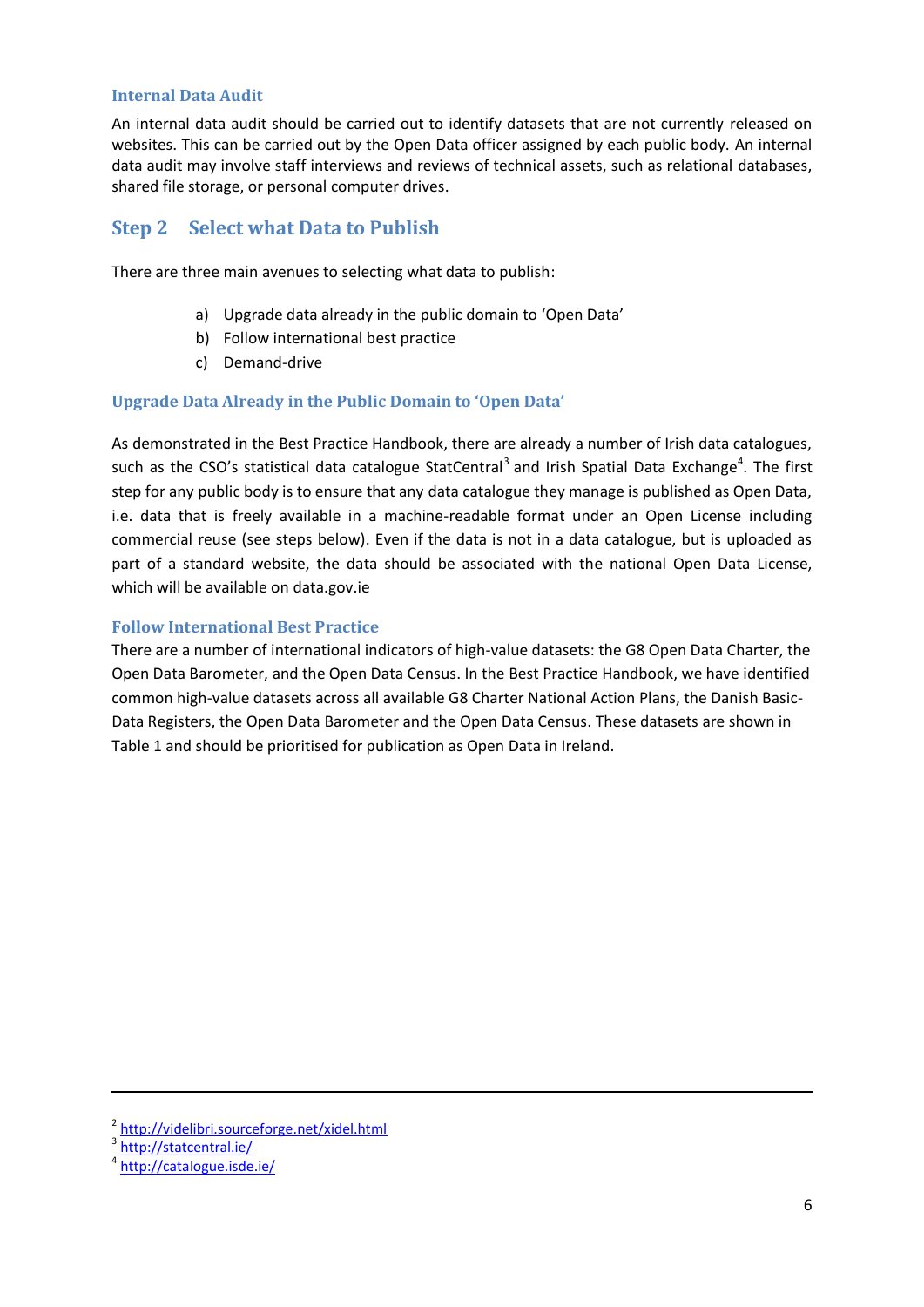| Table 1: Common High-Value Datasets |  |  |
|-------------------------------------|--|--|
|-------------------------------------|--|--|

<span id="page-6-0"></span>

| Company register<br>$\bullet$<br>Companies<br>Insolvency and bankruptcy records<br>٠<br>Crime statistics<br>٠<br>Crime and Justice<br>Justice statistics<br>$\bullet$<br>Justice spending<br>Meteorological<br>$\bullet$<br><b>Earth Observation</b><br>Fishing/Hunting levels<br>$\bullet$<br>Agriculture<br>School attendee<br>$\bullet$<br>Education<br>Post-education<br><b>School locations</b><br>Pollution<br>$\bullet$<br>Water quality<br>$\bullet$<br>Air quality<br><b>Energy and Environment</b><br>Natural resources<br>$\bullet$<br>Waste<br>Energy consumption<br>Government budgets<br>٠<br>Finance and contracts<br>Government spending<br>$\bullet$<br>Tenders/procurement<br>٠<br>National maps<br>$\bullet$<br>Thematic geo-information<br>٠<br>Environmental geo-information<br>٠<br>Geospatial<br>Local/administrative boundaries<br>٠<br>Topographical geo-information<br>٠<br>Postcodes and addresses<br>$\bullet$<br>Development aid<br>$\bullet$<br><b>Global Development</b><br>International assistance |
|-------------------------------------------------------------------------------------------------------------------------------------------------------------------------------------------------------------------------------------------------------------------------------------------------------------------------------------------------------------------------------------------------------------------------------------------------------------------------------------------------------------------------------------------------------------------------------------------------------------------------------------------------------------------------------------------------------------------------------------------------------------------------------------------------------------------------------------------------------------------------------------------------------------------------------------------------------------------------------------------------------------------------------------|
|                                                                                                                                                                                                                                                                                                                                                                                                                                                                                                                                                                                                                                                                                                                                                                                                                                                                                                                                                                                                                                     |
|                                                                                                                                                                                                                                                                                                                                                                                                                                                                                                                                                                                                                                                                                                                                                                                                                                                                                                                                                                                                                                     |
|                                                                                                                                                                                                                                                                                                                                                                                                                                                                                                                                                                                                                                                                                                                                                                                                                                                                                                                                                                                                                                     |
|                                                                                                                                                                                                                                                                                                                                                                                                                                                                                                                                                                                                                                                                                                                                                                                                                                                                                                                                                                                                                                     |
|                                                                                                                                                                                                                                                                                                                                                                                                                                                                                                                                                                                                                                                                                                                                                                                                                                                                                                                                                                                                                                     |
|                                                                                                                                                                                                                                                                                                                                                                                                                                                                                                                                                                                                                                                                                                                                                                                                                                                                                                                                                                                                                                     |
|                                                                                                                                                                                                                                                                                                                                                                                                                                                                                                                                                                                                                                                                                                                                                                                                                                                                                                                                                                                                                                     |
|                                                                                                                                                                                                                                                                                                                                                                                                                                                                                                                                                                                                                                                                                                                                                                                                                                                                                                                                                                                                                                     |
|                                                                                                                                                                                                                                                                                                                                                                                                                                                                                                                                                                                                                                                                                                                                                                                                                                                                                                                                                                                                                                     |
|                                                                                                                                                                                                                                                                                                                                                                                                                                                                                                                                                                                                                                                                                                                                                                                                                                                                                                                                                                                                                                     |
|                                                                                                                                                                                                                                                                                                                                                                                                                                                                                                                                                                                                                                                                                                                                                                                                                                                                                                                                                                                                                                     |
|                                                                                                                                                                                                                                                                                                                                                                                                                                                                                                                                                                                                                                                                                                                                                                                                                                                                                                                                                                                                                                     |
|                                                                                                                                                                                                                                                                                                                                                                                                                                                                                                                                                                                                                                                                                                                                                                                                                                                                                                                                                                                                                                     |
|                                                                                                                                                                                                                                                                                                                                                                                                                                                                                                                                                                                                                                                                                                                                                                                                                                                                                                                                                                                                                                     |
|                                                                                                                                                                                                                                                                                                                                                                                                                                                                                                                                                                                                                                                                                                                                                                                                                                                                                                                                                                                                                                     |
|                                                                                                                                                                                                                                                                                                                                                                                                                                                                                                                                                                                                                                                                                                                                                                                                                                                                                                                                                                                                                                     |
|                                                                                                                                                                                                                                                                                                                                                                                                                                                                                                                                                                                                                                                                                                                                                                                                                                                                                                                                                                                                                                     |
|                                                                                                                                                                                                                                                                                                                                                                                                                                                                                                                                                                                                                                                                                                                                                                                                                                                                                                                                                                                                                                     |
|                                                                                                                                                                                                                                                                                                                                                                                                                                                                                                                                                                                                                                                                                                                                                                                                                                                                                                                                                                                                                                     |
|                                                                                                                                                                                                                                                                                                                                                                                                                                                                                                                                                                                                                                                                                                                                                                                                                                                                                                                                                                                                                                     |
|                                                                                                                                                                                                                                                                                                                                                                                                                                                                                                                                                                                                                                                                                                                                                                                                                                                                                                                                                                                                                                     |
|                                                                                                                                                                                                                                                                                                                                                                                                                                                                                                                                                                                                                                                                                                                                                                                                                                                                                                                                                                                                                                     |
|                                                                                                                                                                                                                                                                                                                                                                                                                                                                                                                                                                                                                                                                                                                                                                                                                                                                                                                                                                                                                                     |
|                                                                                                                                                                                                                                                                                                                                                                                                                                                                                                                                                                                                                                                                                                                                                                                                                                                                                                                                                                                                                                     |
|                                                                                                                                                                                                                                                                                                                                                                                                                                                                                                                                                                                                                                                                                                                                                                                                                                                                                                                                                                                                                                     |
|                                                                                                                                                                                                                                                                                                                                                                                                                                                                                                                                                                                                                                                                                                                                                                                                                                                                                                                                                                                                                                     |
|                                                                                                                                                                                                                                                                                                                                                                                                                                                                                                                                                                                                                                                                                                                                                                                                                                                                                                                                                                                                                                     |
|                                                                                                                                                                                                                                                                                                                                                                                                                                                                                                                                                                                                                                                                                                                                                                                                                                                                                                                                                                                                                                     |
| Government structures and contacts<br>٠                                                                                                                                                                                                                                                                                                                                                                                                                                                                                                                                                                                                                                                                                                                                                                                                                                                                                                                                                                                             |
| Government salaries and pay-scales                                                                                                                                                                                                                                                                                                                                                                                                                                                                                                                                                                                                                                                                                                                                                                                                                                                                                                                                                                                                  |
| Government Accountability and Democracy<br>Legislation                                                                                                                                                                                                                                                                                                                                                                                                                                                                                                                                                                                                                                                                                                                                                                                                                                                                                                                                                                              |
| Hospitality/gift<br>٠                                                                                                                                                                                                                                                                                                                                                                                                                                                                                                                                                                                                                                                                                                                                                                                                                                                                                                                                                                                                               |
| <b>Election results</b><br>$\bullet$                                                                                                                                                                                                                                                                                                                                                                                                                                                                                                                                                                                                                                                                                                                                                                                                                                                                                                                                                                                                |
| Health performance Drug/prescription<br>$\bullet$<br>Health                                                                                                                                                                                                                                                                                                                                                                                                                                                                                                                                                                                                                                                                                                                                                                                                                                                                                                                                                                         |
| Restaurant hygiene                                                                                                                                                                                                                                                                                                                                                                                                                                                                                                                                                                                                                                                                                                                                                                                                                                                                                                                                                                                                                  |
| <b>Science and Research</b><br>Research<br>$\bullet$                                                                                                                                                                                                                                                                                                                                                                                                                                                                                                                                                                                                                                                                                                                                                                                                                                                                                                                                                                                |
| Housing<br>٠                                                                                                                                                                                                                                                                                                                                                                                                                                                                                                                                                                                                                                                                                                                                                                                                                                                                                                                                                                                                                        |
| Social Mobility and Welfare<br>Employment/unemployment                                                                                                                                                                                                                                                                                                                                                                                                                                                                                                                                                                                                                                                                                                                                                                                                                                                                                                                                                                              |
| Social security/welfare                                                                                                                                                                                                                                                                                                                                                                                                                                                                                                                                                                                                                                                                                                                                                                                                                                                                                                                                                                                                             |
| <b>National statistics</b><br>$\bullet$                                                                                                                                                                                                                                                                                                                                                                                                                                                                                                                                                                                                                                                                                                                                                                                                                                                                                                                                                                                             |
| <b>Statistics</b><br>Census                                                                                                                                                                                                                                                                                                                                                                                                                                                                                                                                                                                                                                                                                                                                                                                                                                                                                                                                                                                                         |
| Public transport schedules                                                                                                                                                                                                                                                                                                                                                                                                                                                                                                                                                                                                                                                                                                                                                                                                                                                                                                                                                                                                          |
| Public transport stops                                                                                                                                                                                                                                                                                                                                                                                                                                                                                                                                                                                                                                                                                                                                                                                                                                                                                                                                                                                                              |
| Transport and Infrastructure<br>Road network                                                                                                                                                                                                                                                                                                                                                                                                                                                                                                                                                                                                                                                                                                                                                                                                                                                                                                                                                                                        |
| Road traffic accidents                                                                                                                                                                                                                                                                                                                                                                                                                                                                                                                                                                                                                                                                                                                                                                                                                                                                                                                                                                                                              |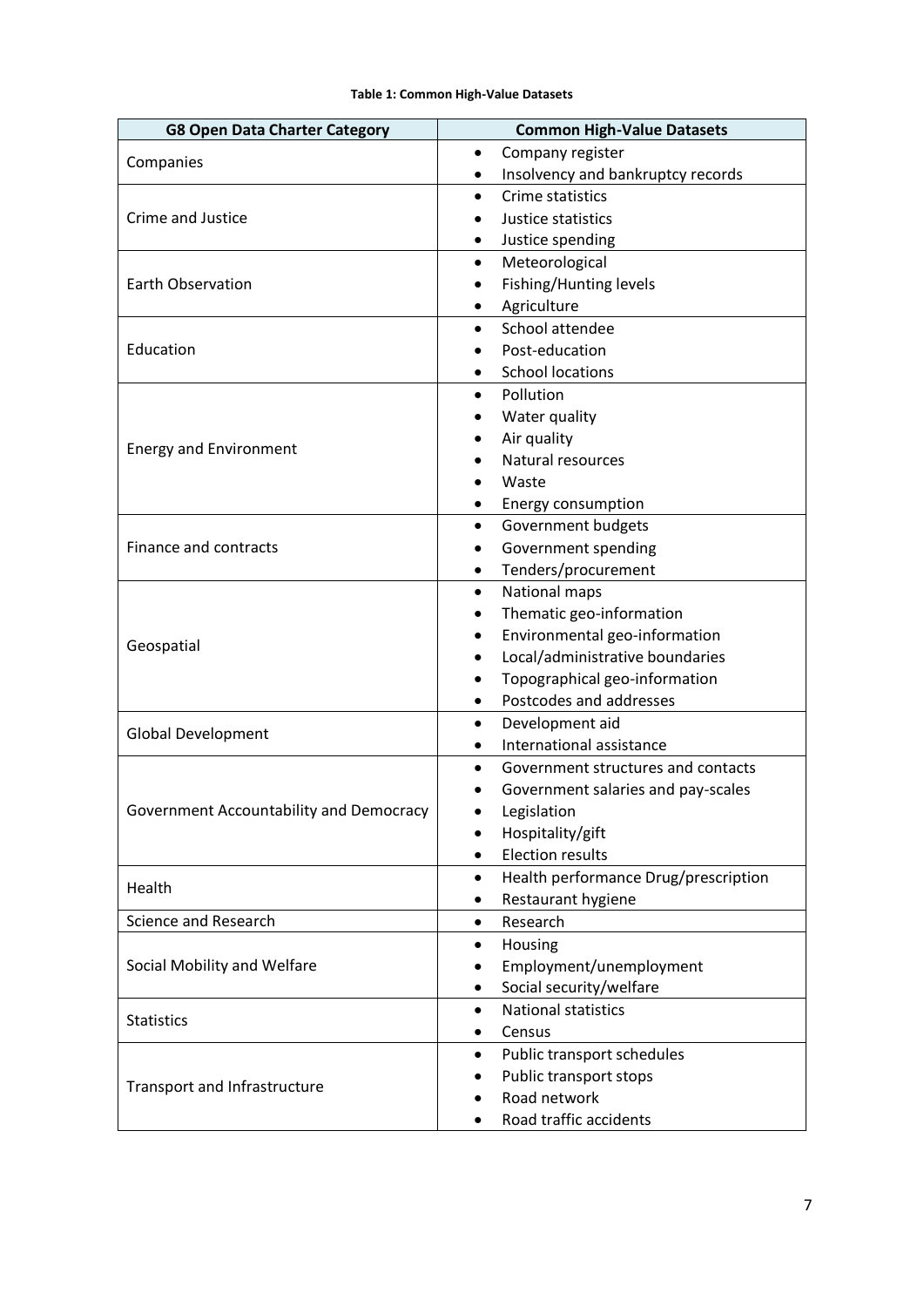#### **Demand-driven Dataset Selection**

The selection of what data to publish should be demand-driven, as it is ultimately the use of Open Data that drives its value. While there are many datasets that are internationally recognised as being high-value, other datasets will be of interest based on the particular jurisdiction or stakeholder group. The most efficient way to decide what data to release is to ask potential data-users for suggestions.

This can be facilitated on the Open Data portal with a simple suggestion form or through wider consultations as described below. To prioritise what datasets are most in-demand, users could rate/like suggested datasets. The most important element with such an approach is the responsiveness of the data-publisher. While it may not be possible to publish all data requested, it is best practice to acknowledge each request and comment either, if and when it will be released, or why it is not possible to release it.

### <span id="page-7-0"></span>**Step 3 Ensure Data Protection Laws are Adhered to**

Open Data should not include personal or sensitive data that could be linked back to an individual. In all cases of Open Data the citizen's fundamental right to privacy must be protected and the data publisher must comply with data protection principles set out by the Office of the Data Protection Commissioner<sup>5</sup>. Statistical data that has its origins in information concerning individuals, such as A&E admittance numbers, crime rates, or household deprivation statistics, may be published as Open Data. However, this data must be anonymised/aggregated using recognised statistical methods. If required, guidance on statistical methods should be sought from the in-house statistician, or the CSO. If there are any concerns in relation to data privacy, guidance should be sought from the Data Protection Commissioner.

### <span id="page-7-1"></span>**Step 4 Associate Data with an Open License**

What makes Open Data 'open' is that it is free to be used, including for commercial use. Associating an Open License with Open Data is necessary to ensure the legal grounding for its potential reuse. For a data user (individual/organisation/company/etc.) wishing to use and build on top of public data, they require assurance of what they legally can and can't do with the data. If no license is specified, each data-user must contact the data publisher on a case-by-case basis.

As outlined in the Open Data Ireland Roadmap, the Steering and Implementation Group will identify a standard Open License to associated with all Irish Open Data, based on the recommendations of the Best Practice Handbook. This Open Data License will be available on data.gov.ie. Until a standard Open License is defined, Open Data should be associated with the Irish PSI License<sup>6</sup> or Creative Commons 4.0 License<sup>7</sup>.

1

<sup>5</sup> <https://www.dataprotection.ie/>

<sup>6</sup> <http://psi.gov.ie/files/2010/03/PSI-Licence.pdf>

<sup>7</sup> <http://creativecommons.org/version4>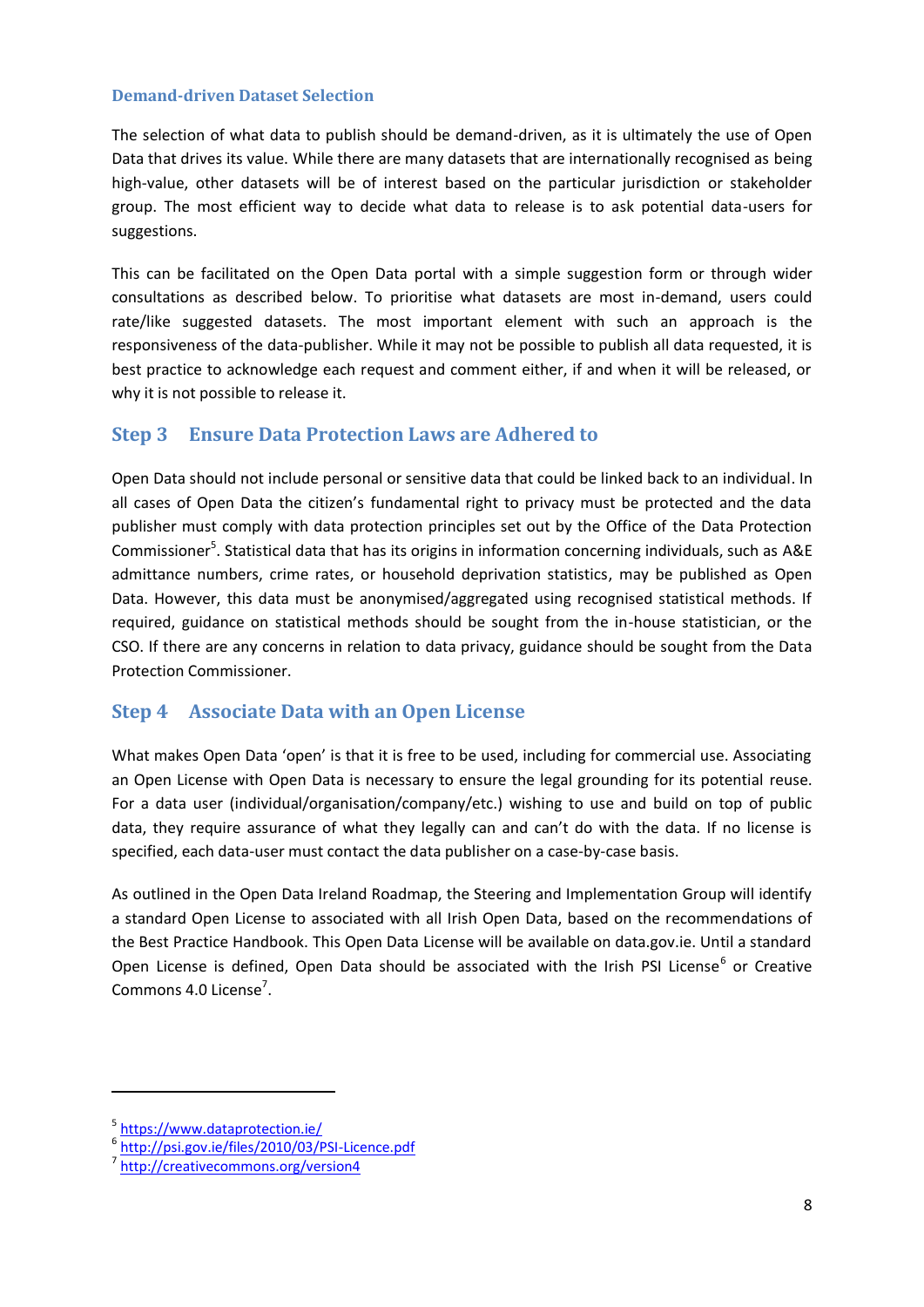# <span id="page-8-0"></span>**Step 5 Publish Data as 3- to 5-star Open Data**

In order to ensure Open Data is as easy as possible for potential data users to reuse, it should be available in an open (non-proprietary), machine-readable format. This not only facilitates processing and analysis of each dataset, but it also supports the integration of multiple datasets. Tim Berners-Lee, the inventor of the Web and Linked Data initiator, suggested a 5-star deployment scheme for Open Data<sup>8</sup>. The greater the number of stars, the more reusable the data is, and the easier it is to reuse and interconnect data.

- Publish data on the Web under an Open License
- $\star \star$  Publish data in a machine-readable, structured format
- $\star \star \star$  Publish data in a non-proprietary format
- $\star \star \star \star$  Use URIs to identify things, so that people can point at your stuff
- $\star \star \star \star$  Link your data to other data to provide context

Open Data published to data.gov.ie should be at least 3-star, meaning that the data is associated with an Open License, is machine-readable and non-proprietary, as shown in [Figure 1.](#page-8-1) CSV is one of the most widely accepted formats for publishing Open Data. Data can be made available in multiple formats.



**Figure 1: Machine-Readable and Non-Proprietary Data Formats**

<span id="page-8-1"></span>Some business applications can directly export data in CSV format. Software tools such as FME Server<sup>9</sup> or Talend<sup>10</sup> can be used for exporting SQL database query results as CSV. Excel spreadsheets can be exported as CSV, but care should be taken to re-structure presentation-oriented spreadsheets into re-use oriented 'tidy data' first where possible (Wickham 2014).

1

<sup>8</sup> <http://www.w3.org/DesignIssues/LinkedData.html>

<sup>&</sup>lt;sup>9</sup> <http://www.safe.com/fme/fme-server/>

<sup>10</sup> <https://www.talend.com/>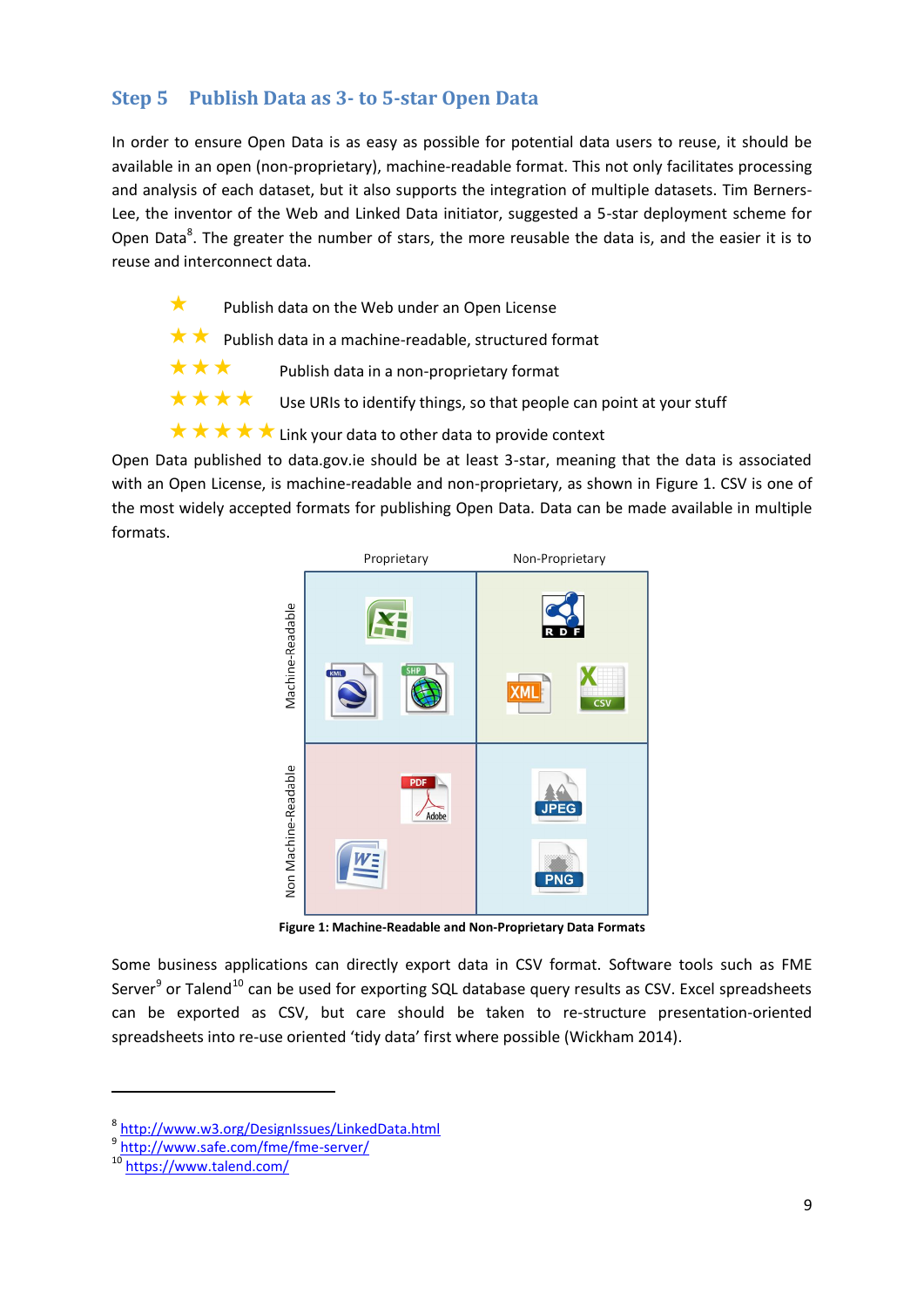# <span id="page-9-0"></span>**Step 6 Associate Data with Standardised Metadata**

Metadata provides structured information about a dataset, so that a potential user can understand more about its context, for example, date, authors, purpose, scope. Metadata is an integral element of data management, as it facilitates the discovery and efficient use of the data. Metadata should be created along with the dataset, published alongside the data and updated whenever the dataset is updated. It is essential to embed standardised metadata production and management into all legacy and new data processes. For Open Data published via data.gov.ie, the metadata should be created when the data is being uploaded. CKAN provides a standard metadata upload mechanism. There is a complete and functional mapping of the CKAN dataset schema to Linked Data formats, including the W3C recommended DCAT vocabulary. To access Linked Data formats, the CKAN API can be called in the usual way but with the format you would like to be returned specified. More information can be found in the CKAN Documentation<sup>11</sup>.

## <span id="page-9-1"></span>**Step 7 Use Data Standards**

Data standards help give a common meaning to data. This is especially important when data is being used by a third-party, data is being integrated from different sources, or when data is being shared across public bodies. Data standards not only define the meaning of certain concepts, but also how concepts relate to each other. Data standards should have both a human-readable and machinereadable representation. When publishing Open Data, first try and reuse international standards defined by reputable standards organisations, such as ISO, the European Commission, W3C, IETF, OGC and OASIS. If international standards are unavailable or unsuitable, use national standards. For specific topics such as geospatial, statistics, or health, promote national standards defined by the responsible organisation (OSI, CSO, HIQA, etc.). A list of recommended data standards for use by Irish public bodies should be available on data.gov.ie. For guidance on data standards, contact the CSO.

# <span id="page-9-2"></span>**Step 8 Use Unique Identifiers**

1

Unique identifiers enable specific resources to be distinguished across multiple datasets. Unique identifiers are especially important for reference datasets that are used by multiple agencies, e.g. school roll numbers, road numbers, company registration numbers, statute book numbers. Universal Resource Identifiers (URIs) are unique identifiers that are used on the World Wide Web. It is best practice to publish Open Data with URIs, so that the data is accessible online. Creating a common URI structure is important, so that they are persistent, i.e. resilient to change.

The Steering and Implementation Group will develop and adopt a national URI strategy for Ireland. All URIs created by public bodies should be created according to the national strategy and be documented on data.gov.ie.

<sup>11</sup> <http://docs.ckan.org/en/1117-start-new-test-suite/linked-data-and-rdf.html>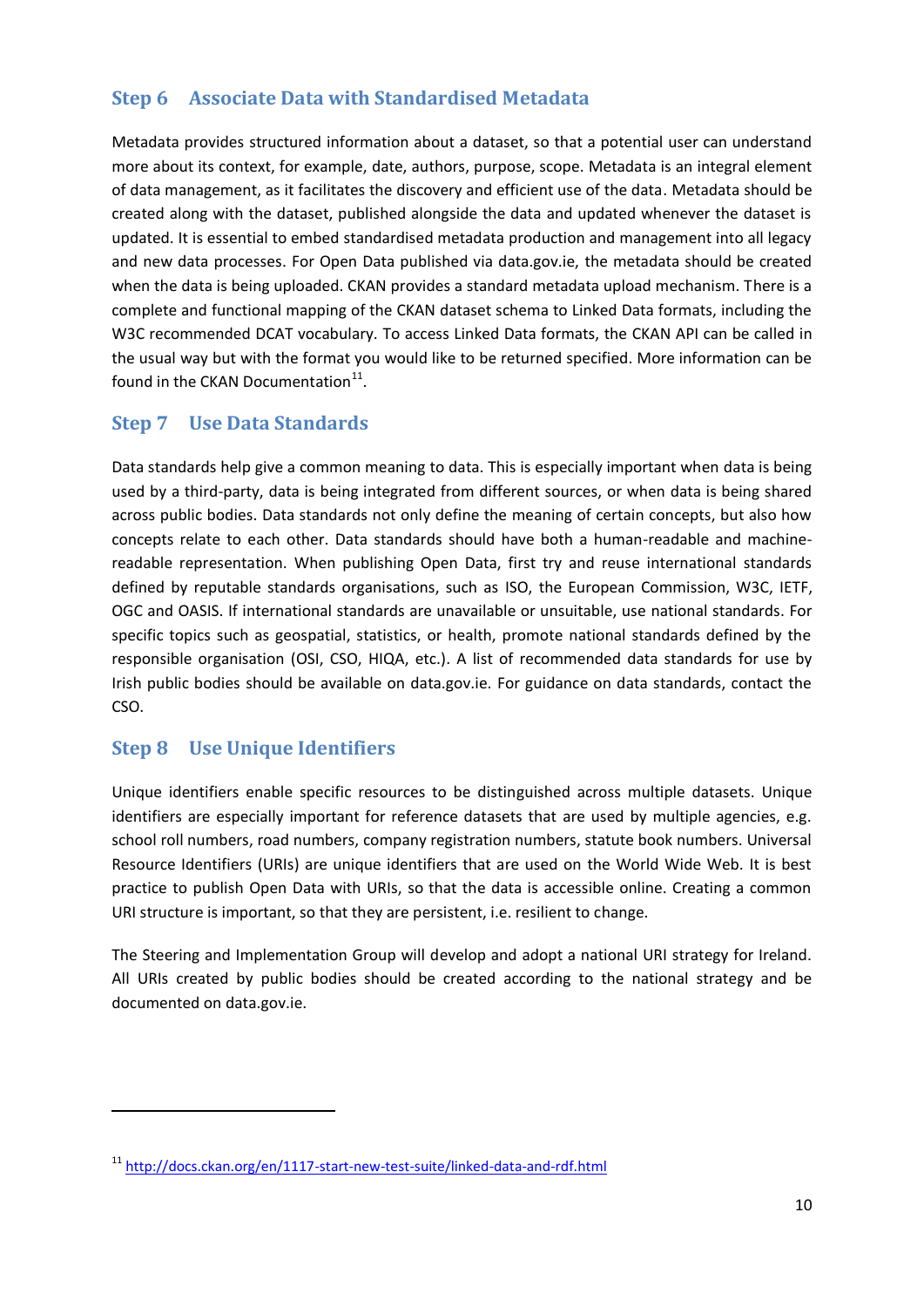# <span id="page-10-0"></span>**Step 9 Provide Access to the Data**

It is important that Open Data is published in a timely and accessible manner to preserve the value of the data and to ensure data is available to the widest range of users and for the widest range of purposes. There are a couple of different methods to facilitate access to Open Data: as bulk data (data-dump), via an Application Programming Interface (API), as a feed, via a SPARQL endpoint, etc. The most commonly used and useful method is as bulk data, meaning that the complete dataset should be available in downloadable form. Bulk data should not be seen as stale data and should be kept up-to-date by the data providers. Real-time data can be published as feeds. If there is a demand from users for an API, public bodies should consider introducing one. However public bodies should (i) use existing API standards whenever possible, e.g. the OGC web services or SPARQL, (ii) before creating a new API, collaborate with potential users on its structure, and (iii) provide complete documentation for each API.

## <span id="page-10-1"></span>**Step 10 Publish Data on the National Open Data Portal, data.gov.ie**

Open Data should be easy to find and easy to access. A data catalogue provides a registry or listing of all existing datasets and a pointer (URL) to where the data can be accessed. A data catalogue of all available Open Data datasets is usually the key component of an Open Data Portal, along with social, news and community elements. Ireland's National Open Data Portal is data.gov.ie<sup>12</sup>, which is built using CKAN $^{13}$ , Open Source data portal software.

| <b>DATA.GOV.IE</b><br>Search datasets.<br>Q<br><b>Datasets</b>                                                                                | Organizations<br>Request<br><b>Groups</b><br>About                                                                      |  |
|-----------------------------------------------------------------------------------------------------------------------------------------------|-------------------------------------------------------------------------------------------------------------------------|--|
|                                                                                                                                               |                                                                                                                         |  |
| Search Data                                                                                                                                   | <b>Featured datasets</b>                                                                                                |  |
| $\alpha$<br>e.g. Employment                                                                                                                   |                                                                                                                         |  |
| <b>Popular Tags</b>                                                                                                                           |                                                                                                                         |  |
| employment<br>education<br>anhs                                                                                                               |                                                                                                                         |  |
|                                                                                                                                               | Department of Public Expenditure and Reform Databank                                                                    |  |
| Welcome to data.gov.ie!                                                                                                                       | Annual expenditure per Department Estimate summary vote trend and<br>group trend Department of Finance - Exchequer      |  |
| The departments of the Government and other public sector bodies are<br>releasing public data to help people understand how government works, |                                                                                                                         |  |
| how decisions are made, and what we know about the country and<br>society. This pilot portal brings these datasets together in a single       | <b>House Prices</b>                                                                                                     |  |
| searchable website. Learn more                                                                                                                | New and second-hand house and apartment prices by area, at loan<br>approval stage. House price range information is for |  |
| Department of Public Expenditure and Reform                                                                                                   | spreadsheet                                                                                                             |  |
|                                                                                                                                               | <b>Water Quality</b>                                                                                                    |  |
| <b>PER.GOV.IE</b><br>Homepage                                                                                                                 | River water quality; lake water quality; bathing water quality;<br>groundwater quality; estuarine and coastal water     |  |
|                                                                                                                                               | ocosoatial                                                                                                              |  |

**Figure 2: National Open Data Portal data.gov.ie**

For a detailed guide on how to organize, publish and find data to data.gov.ie, see CKAN's online user guide<sup>14</sup>. CKAN also has an API for developers who want to write code that interacts with CKAN sites and their data. The API is documented in CKAN's API guide<sup>15</sup>. Adding and updating information in data.gov.ie requires a user account and appropriate permissions $^{16}$ .

.

<sup>12</sup> <http://data.gov.ie/>

<sup>13</sup> <http://ckan.org/>

<sup>14</sup> <http://docs.ckan.org/en/latest/user-guide.html>

<sup>15</sup> <http://docs.ckan.org/en/latest/api/index.html>

<sup>16</sup> <http://data.gov.ie/contact>